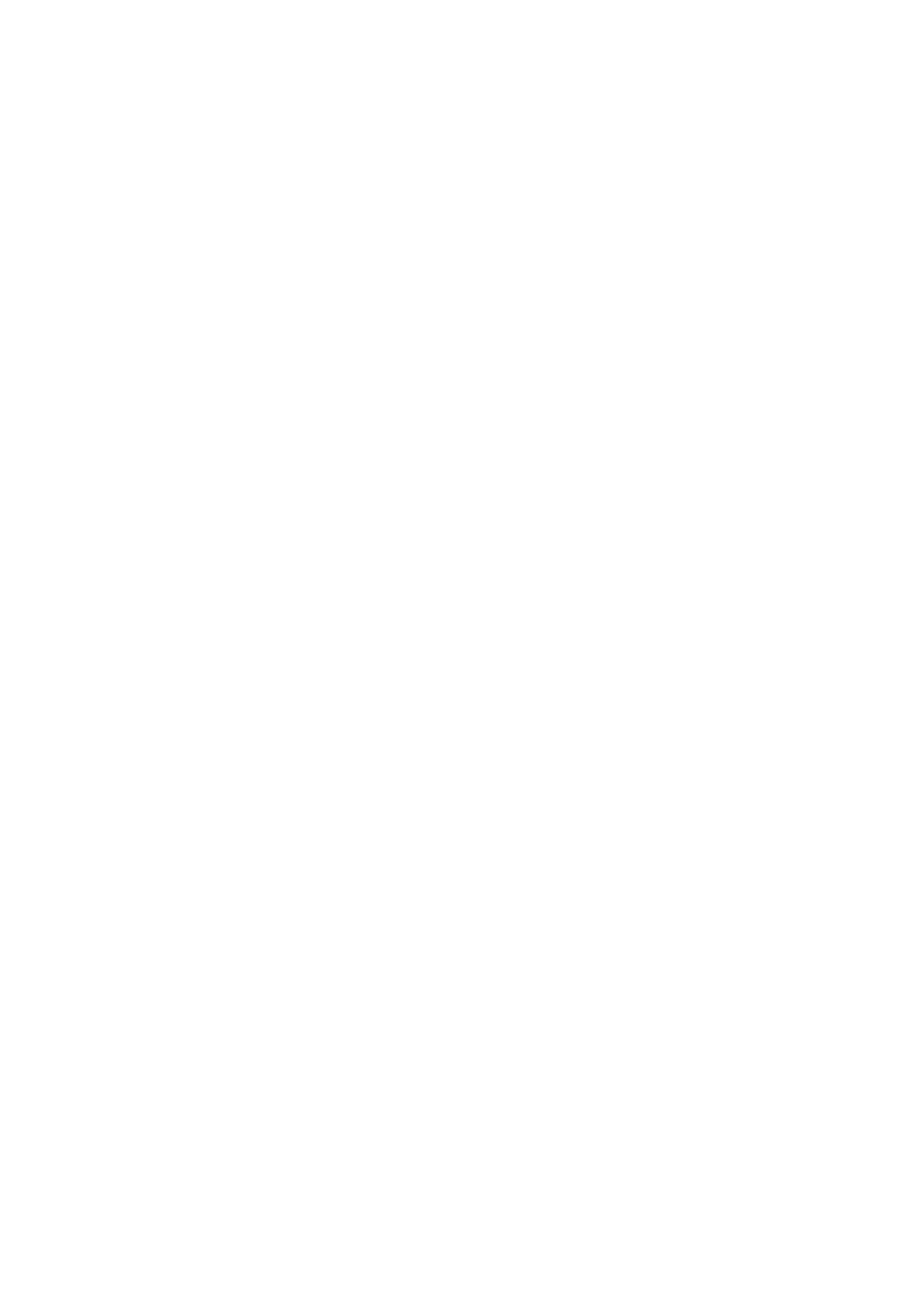

# **Heavy Vehicle National Law (ACT) (Transitional Provisions) Regulation 2014**

**Subordinate Law SL2014-16** 

made under the **[Heavy Vehicle National Law \(ACT\) Act 2013](http://www.legislation.act.gov.au/a/2013-51/default.asp)**

# **Contents**

|   |                                         | Page |
|---|-----------------------------------------|------|
|   | Name of regulation                      |      |
|   | Commencement                            |      |
| 3 | Modification of Act, pt 6-Act, s 42 (2) |      |
| 4 | Expiry-regulation                       |      |
|   |                                         |      |

J2014-132

Authorised by the ACT Parliamentary Counsel—also accessible at www.legislation.act.gov.au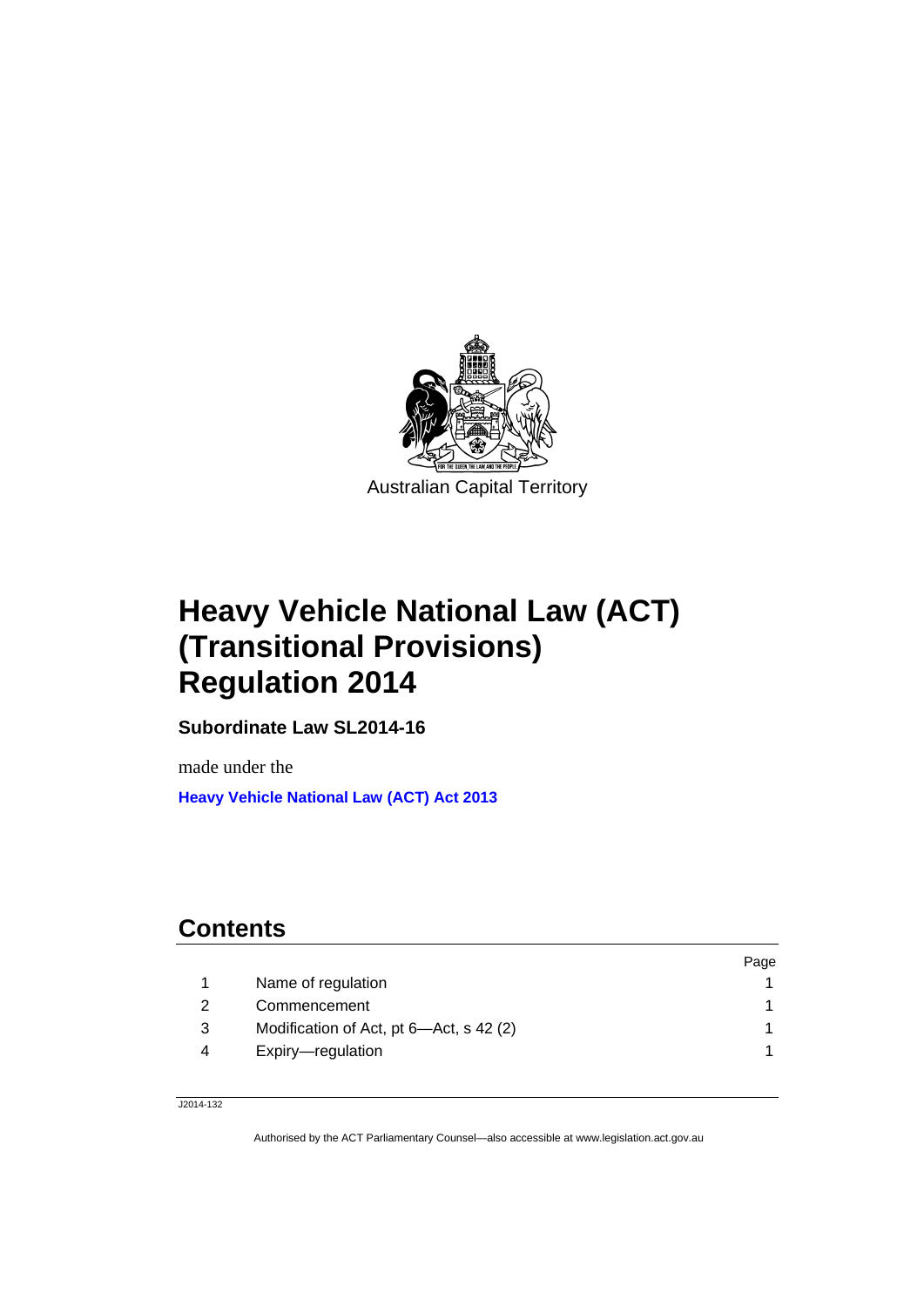**Contents** 

| <b>Schedule 1</b> | <b>Modification-Crimes Act 1900</b> |  |
|-------------------|-------------------------------------|--|
|                   |                                     |  |

contents 2 Heavy Vehicle National Law (ACT) (Transitional Provisions) Regulation 2014

SL2014-16

Page

Authorised by the ACT Parliamentary Counsel—also accessible at www.legislation.act.gov.au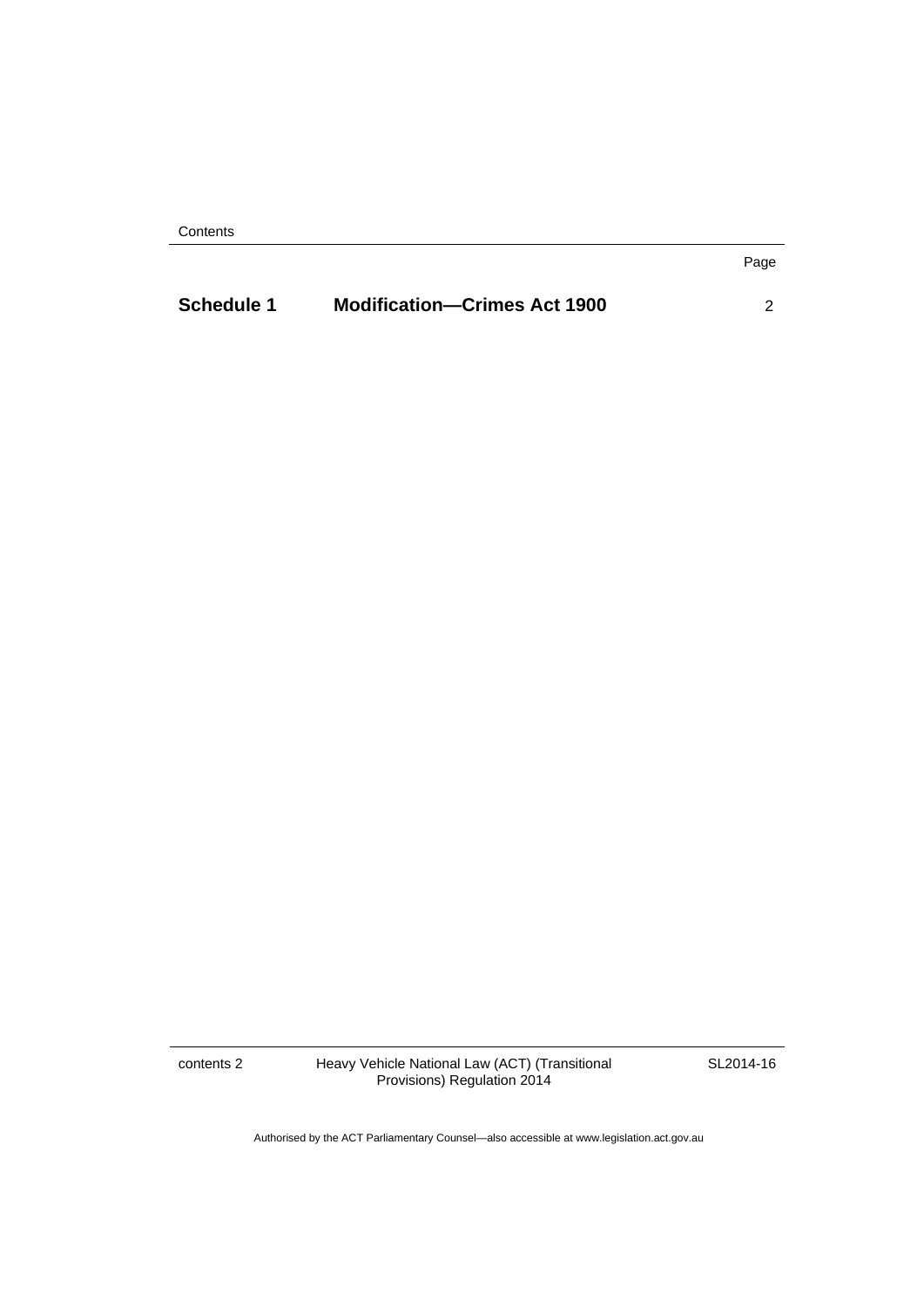#### <span id="page-4-0"></span>**1 Name of regulation**

This regulation is the *Heavy Vehicle National Law (ACT) (Transitional Provisions) Regulation 2014*.

#### <span id="page-4-1"></span>**2 Commencement**

This regulation commences on the day after its notification day.

*Note* The naming and commencement provisions automatically commence on the notification day (see [Legislation Act,](http://www.legislation.act.gov.au/a/2001-14) s 75 (1)).

### <span id="page-4-2"></span>**3 Modification of Act, pt 6—Act, s 42 (2)**

The Act, part 6 applies as if the following section were inserted:

#### **'42A Modification—Crimes Act 1900**

- (1) The *[Crimes Act 1900](http://www.legislation.act.gov.au/a/1900-40)* is modified as set out in the *Heavy Vehicle National Law (ACT) (Transitional Provisions) Regulation 2014*, schedule 1.
- (2) This section expires on the day the *Heavy Vehicle National Law (ACT) (Transitional Provisions) Regulation 2014* expires.'

#### <span id="page-4-3"></span>**4 Expiry—regulation**

This regulation expires on the day the *[Heavy Vehicle National Law](http://www.legislation.act.gov.au/a/2013-51/default.asp)  [\(ACT\) Act 2013](http://www.legislation.act.gov.au/a/2013-51/default.asp)*, part 6 expires.

SL2014-16

page 1